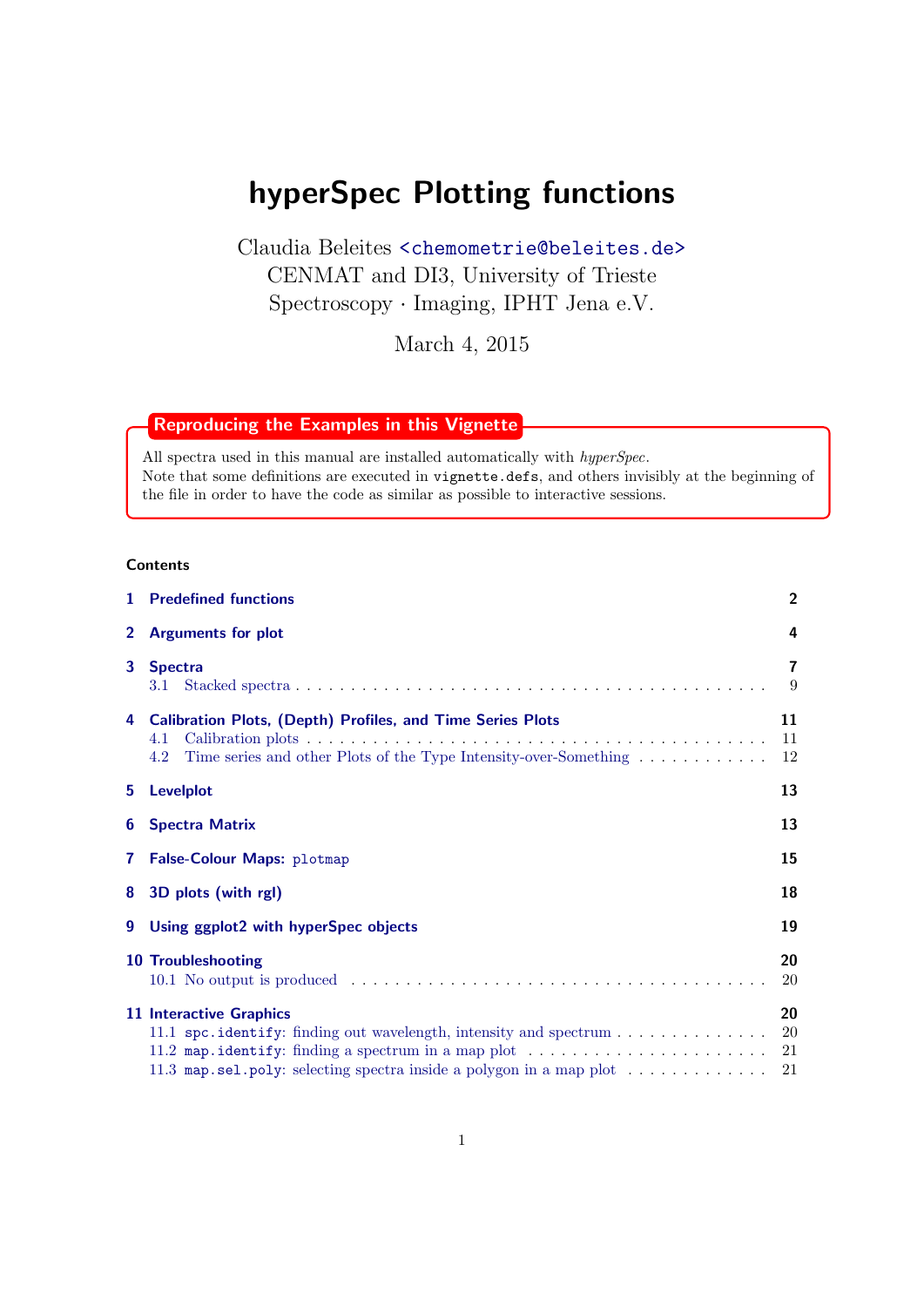[11.4 Related functions provided by base graphics and lattice](#page-20-2) . . . . . . . . . . . . . . . . . . 21

|                                 | Suggested Packages                                                                              |
|---------------------------------|-------------------------------------------------------------------------------------------------|
|                                 |                                                                                                 |
| <i>latticeExtra</i> : available |                                                                                                 |
| deldir:                         | available                                                                                       |
| rgl.                            | available                                                                                       |
| $ggplot2$ :                     | available                                                                                       |
|                                 | In addition <i>tripack</i> , and <i>latticist</i> are mentioned, but not used in this vignette. |

# Preliminary Calculations

For some plots of the chondro dataset, the pre-processed spectra and their cluster averages  $\pm$  one standard deviation are more suitable:

```
> chondro.preproc <- chondro - spc.fit.poly.below (chondro)
Fitting with npts.min = 15
> chondro.preproc <- chondro.preproc / rowMeans (chondro)
> chondro.preproc <- chondro.preproc - quantile (chondro, 0.05)
> cluster.cols <- c ("dark blue", "orange", "#C02020")
> cluster.meansd <- aggregate (chondro.preproc, chondro$clusters, mean_pm_sd)
> cluster.means <- aggregate (chondro.preproc, chondro$clusters, mean)
```
For details about the pre-processing, please refer to the example work flow in vignette ("chondro"), or the help ? chondro.

# <span id="page-1-0"></span>1 Predefined functions

hyperSpec comes with 6 major predefined plotting functions.

| plot |  | main switchyard for most plotting tasks |  |  |  |  |
|------|--|-----------------------------------------|--|--|--|--|
|------|--|-----------------------------------------|--|--|--|--|

levelplot hyperSpec has a method for lattice[? ] function levelplot

plotspc plots spectra

plotmat plots the spectra matrix

plotc calibration plot, time series, depth profile plotc is a lattice function

plotmap more specialized version of levelplot for map or image plots. plotmap is a lattice function

plotvoronoi more specialized version of plotmap that produces Voronoi tesselations. plotvoronoi is a lattice function

plotmap, plotvoronoi, and levelplot are lattice functions. Therefore, in loops, functions, Sweave chunks, etc. the lattice object needs to be printed explicitly by e. g. print (plotmap (object)) [\(R FAQ: Why do lattice/trellis graphics not work?\)](http://cran.r-project.org/doc/FAQ/R-FAQ.html#Why-do-lattice_002ftrellis-graphics-not-work_003f).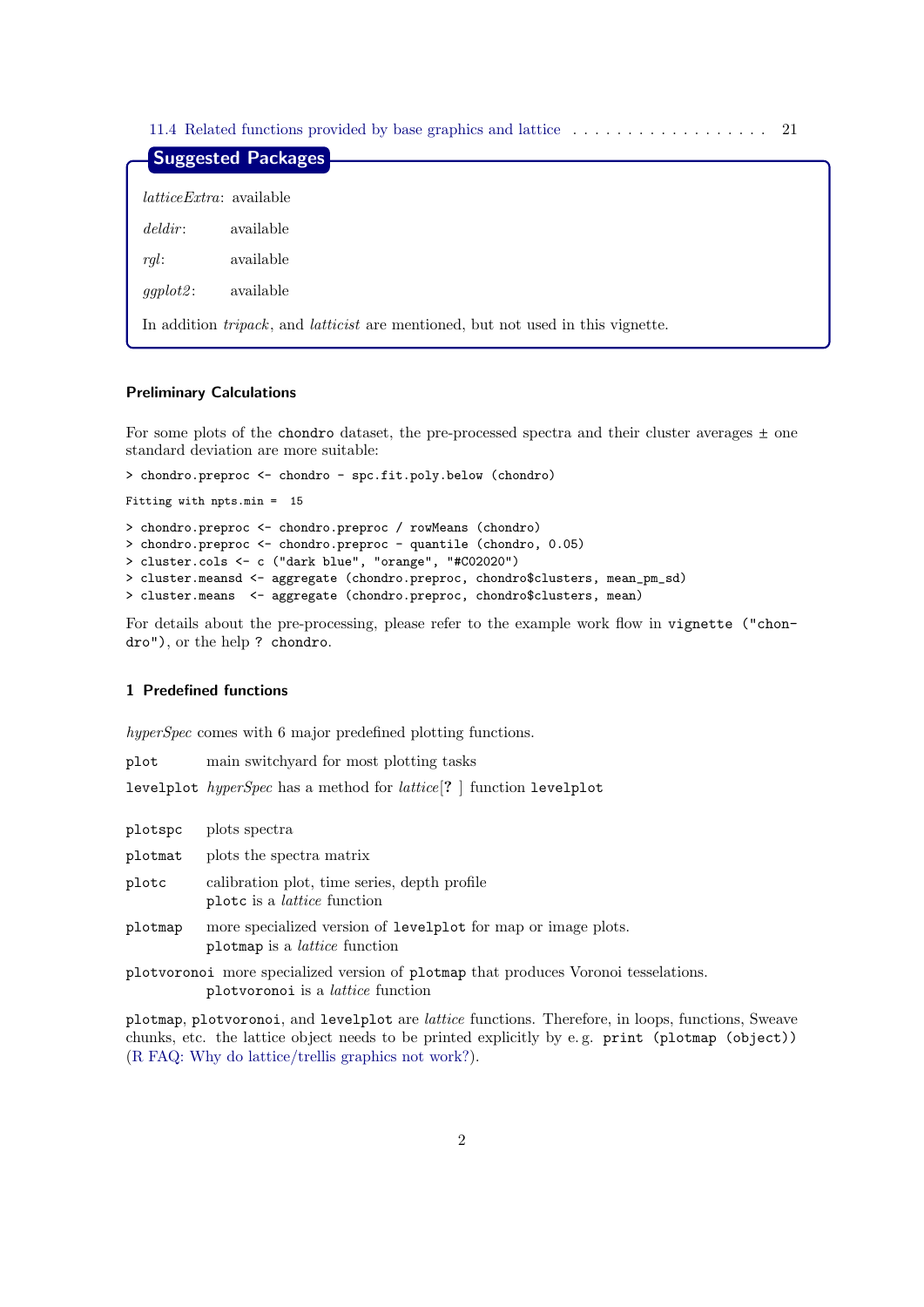

plots the spectra, i.e. the intensities \$spc over the wavelengths @wavelength. > plotspc (flu)



plots the spectra, i. e. the colour coded intensities \$spc over the wavelengths @wavelength and the row number. > plotmat (flu)



plots an intensity over a single other data column, e. g.

- calibration
- time series
- depth profile
- > plotc (flu)

levelplot



plots a false colour map, defined by a formula.  $>$  levelplot (spc  $x * y$ , chondro, aspect = "iso") Warning: Only first wavelength is used for plotting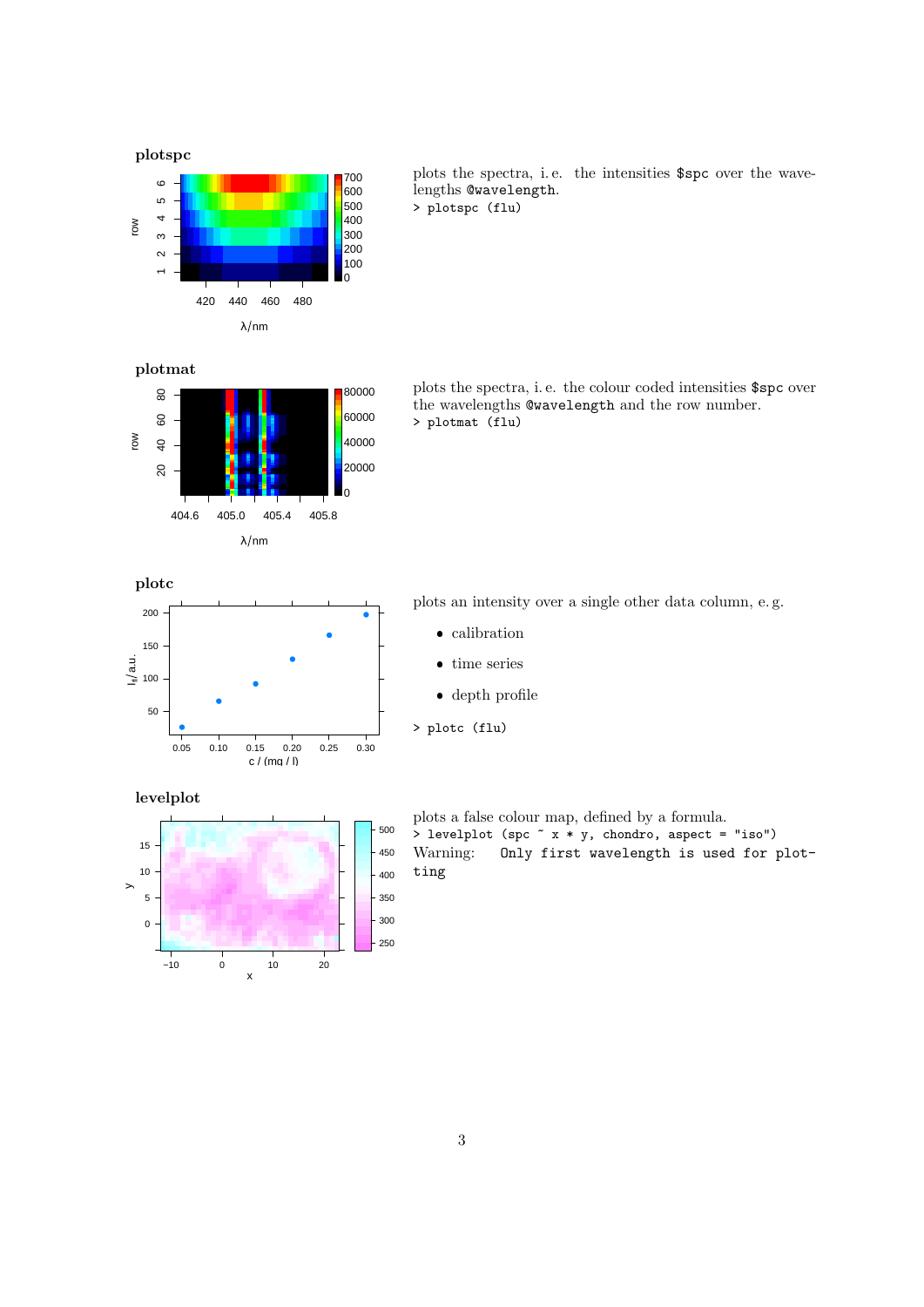

plotmap is a specialized version of levelplot. It uses a single value (e. g. average intensity or cluster membership) over two data columns (default \$x and \$y) > plotmap (chondro)

plotvoronoi



plotmap is a specialized version of levelplot. It uses a single value (e. g. average intensity or cluster membership) over two data columns (default \$x and \$y)

> plotvoronoi (sample (chondro, 300), clusters ~ x \* y)

# <span id="page-3-0"></span>2 Arguments for plot

hyperSpec's plot method uses its second argument to determine which of the specialized plots to produce. This allows some handy abbreviations. All further arguments are handed over to the function actually producing the plot.

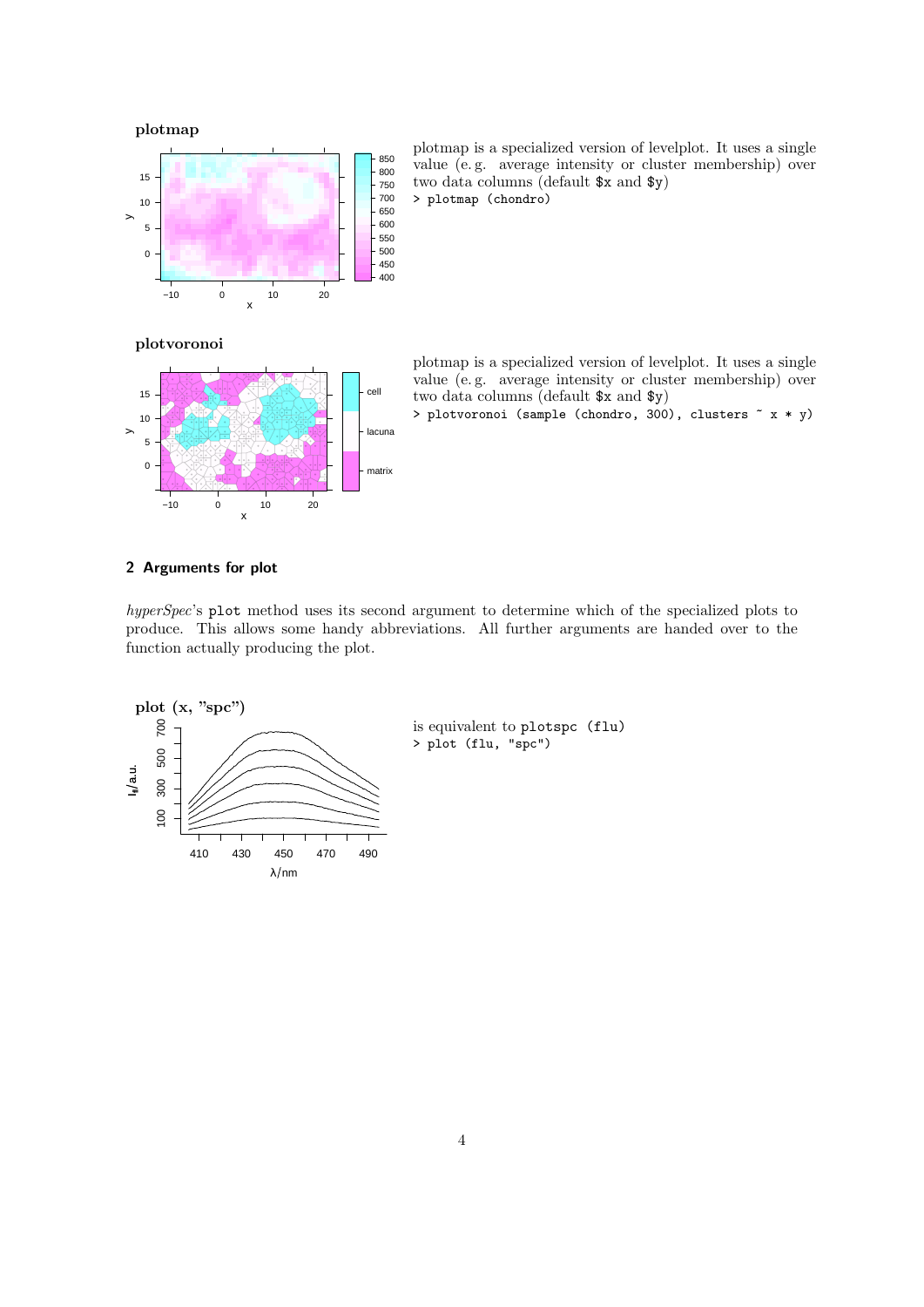



plots mean spectrum  $\pm$  1 standard deviation > plot (chondro.preproc, "spcmeansd")

plot (x, "spcprctile")



plots median,  $16<sup>th</sup>$  and  $84<sup>th</sup>$  percentile for each wavelength. For Gaussian distributed data,  $16^{th}$ ,  $50^{th}$  and  $84^{th}$  percentile are equal to mean  $\pm$  standard deviation. Spectroscopic data frequently are not Gaussian distributed. The percentiles give a better idea of the true distribution. They are also less sensitive to outliers.

> plot (chondro.preproc, "spcprctile")

plot (x, "spcprctl5")



like "spcprct1" plus  $5<sup>th</sup>$  and  $95<sup>th</sup>$  percentile. > plot (chondro.preproc, "spcprctl5")



> plot (flu, "c") is equivalent to plotc (flu)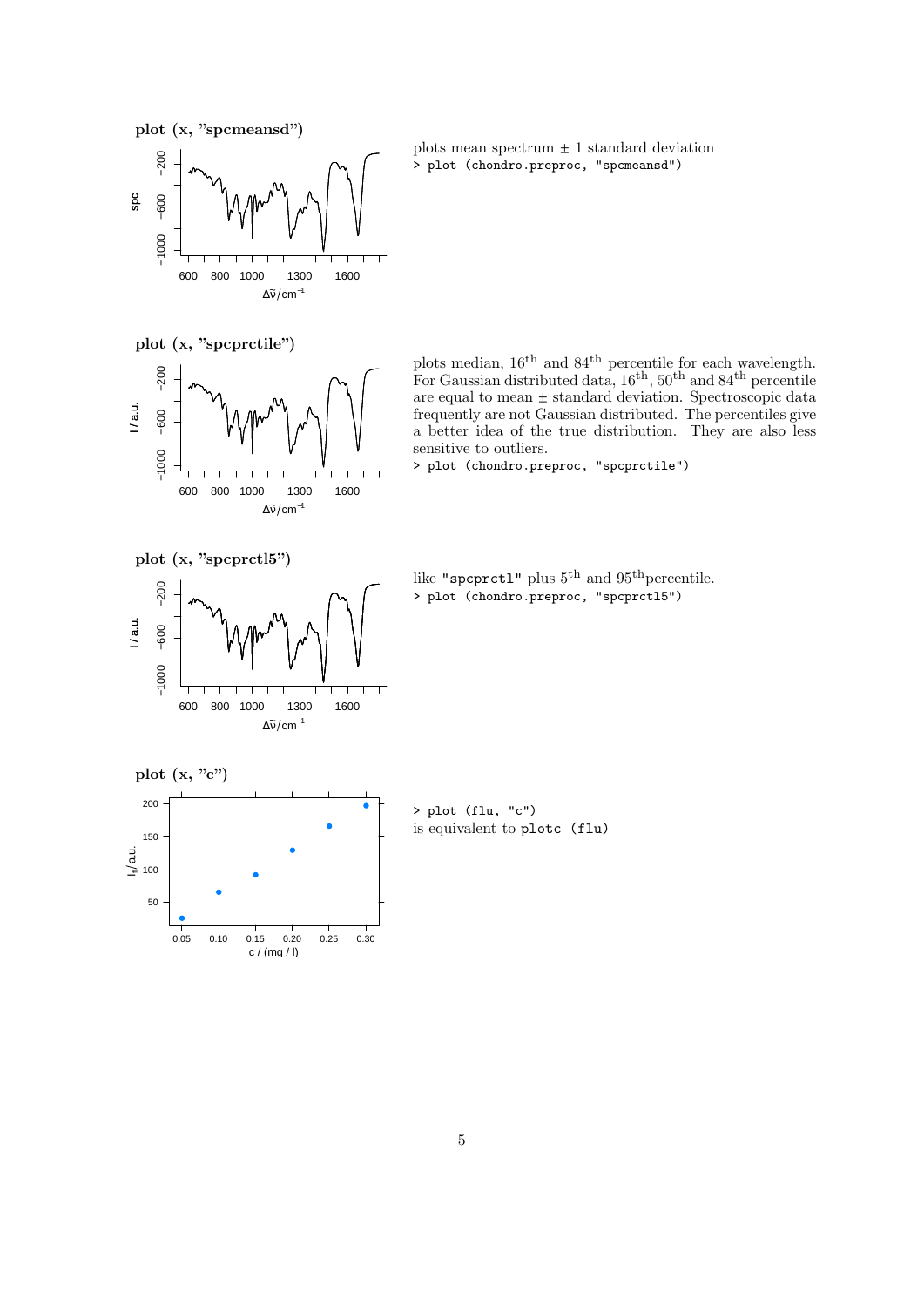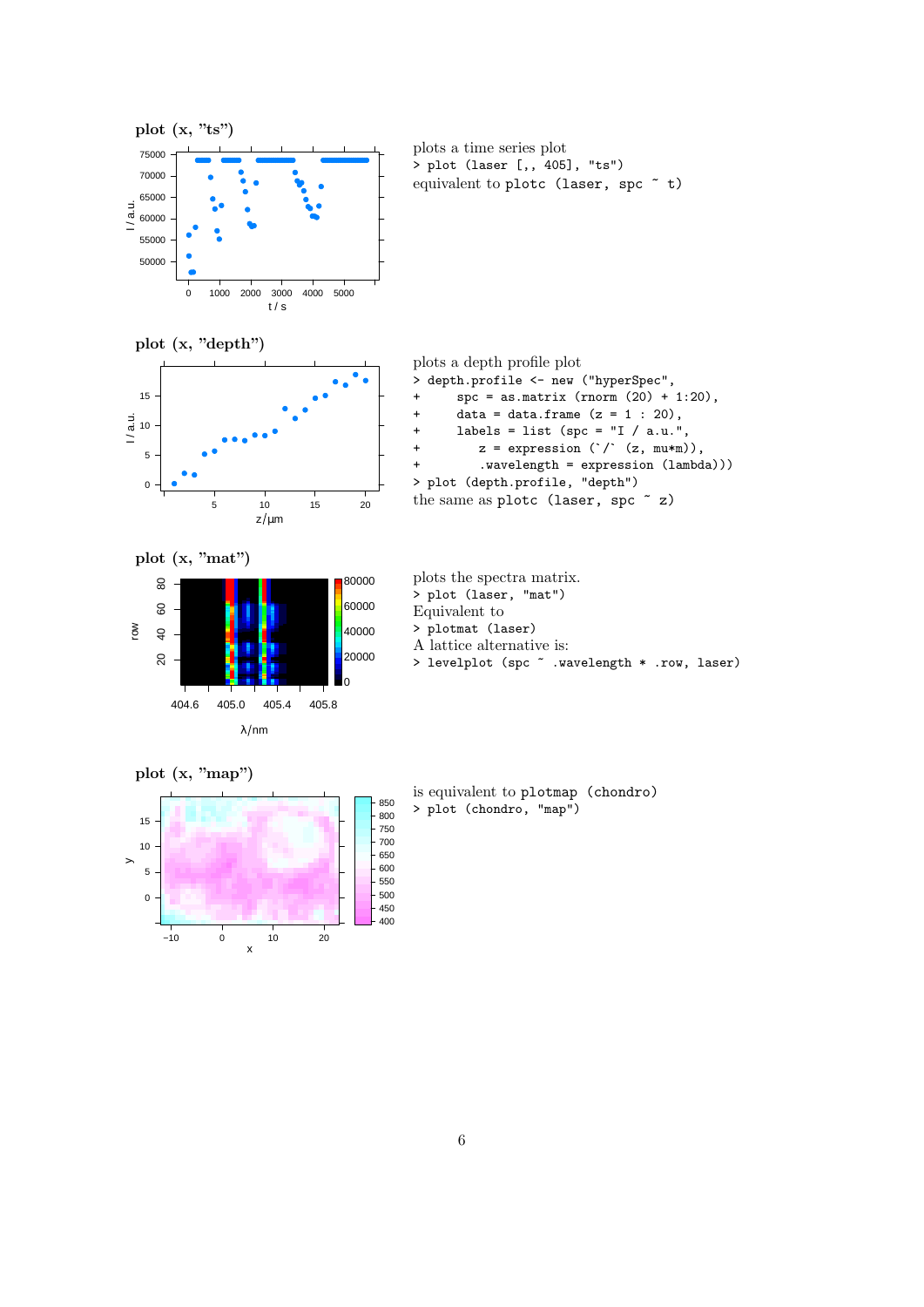

<span id="page-6-0"></span>3 Spectra

plotspc

plotspc offers a variety of parameters for customized plots. To plot ...

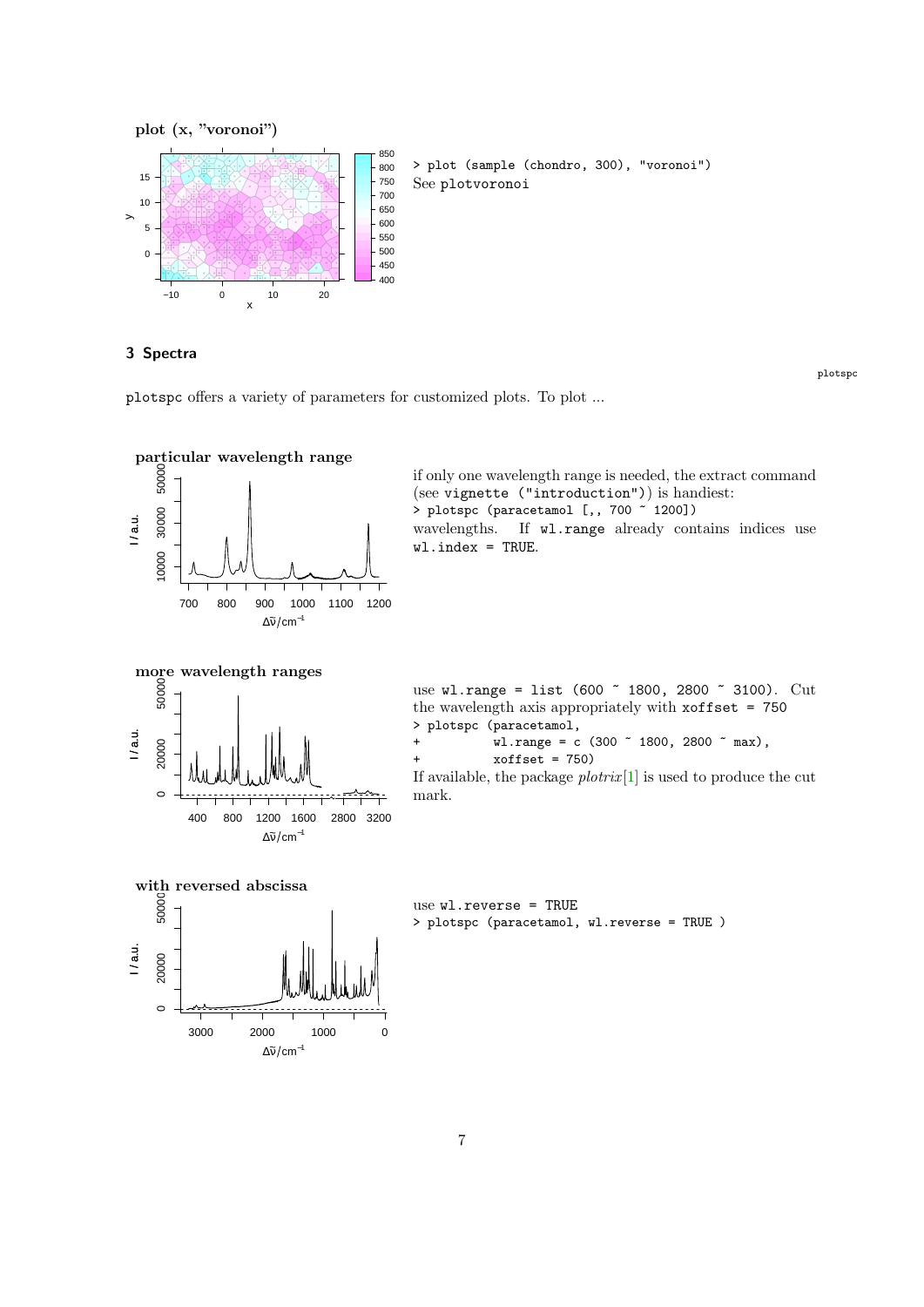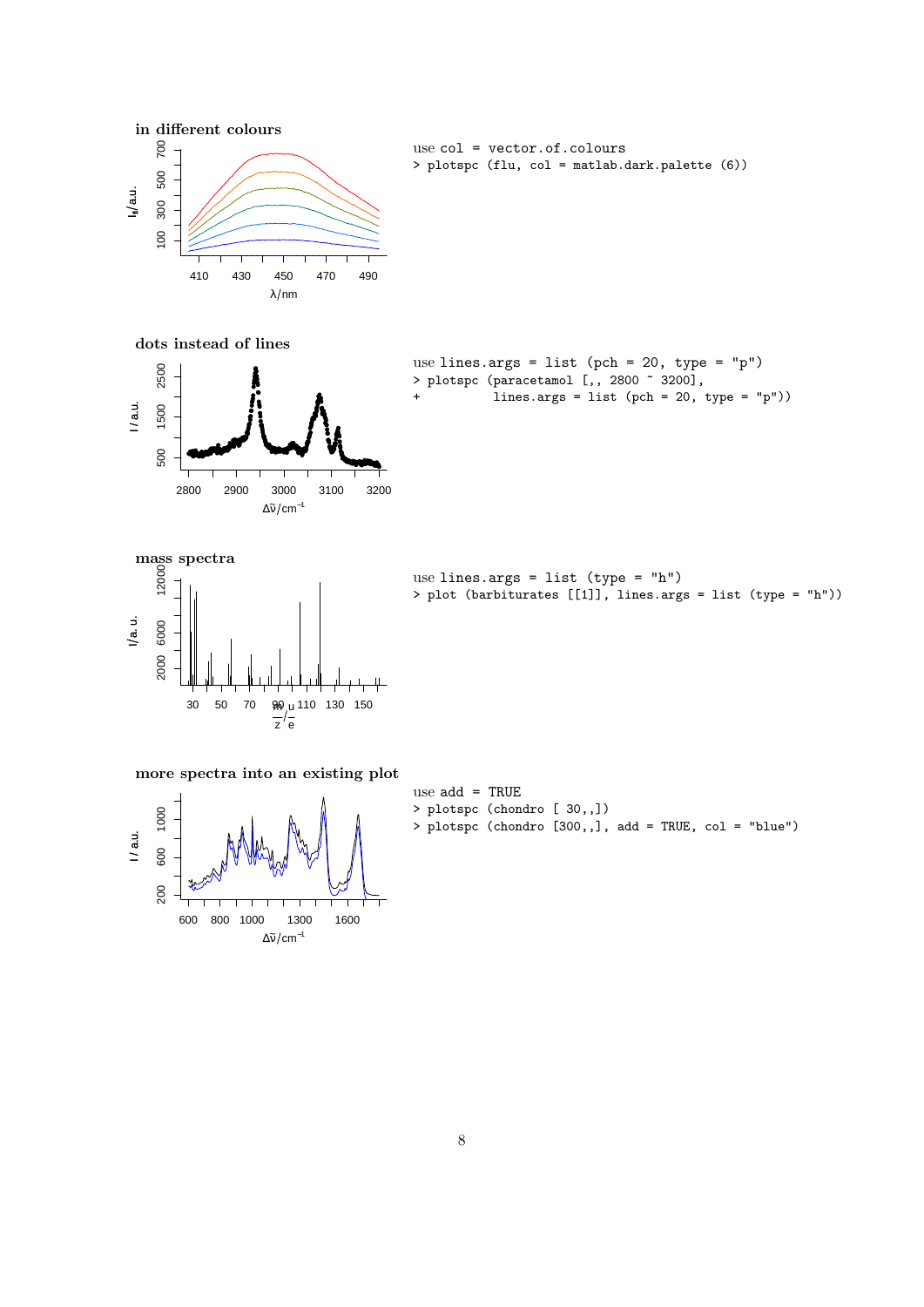Summary characteristics



func may be used to calculate summary characteristics prior to plotting. To plot e. g. the standard deviation of the spectra, use:

```
> plotspc (chondro.preproc, func = sd)
```
with different line at  $I=0$ <br>  $\begin{bmatrix} 8 \\ 8 \\ 8 \end{bmatrix}$  20000 50000 I / a.u. 20000  $\circ$ 

0 500 1500 2500

 $\Delta \tilde{v}$ /cm<sup>-1</sup>

zeroline takes a list with parameters to abline, NA suppresses the line.

- > plotspc (paracetamol,
- $zeroline = list (col = "red"))$

adding to a spectra plot



plotspc uses base graphics. After plotting the spectra, more content may be added to the graphic by abline, lines, points, etc.

- > plot (laser, "spcmeansd")
- > abline (v = c(405.0063, 405.1121, 405.2885, 405.3591),
- col = c("black", "blue", "red", "darkgreen"))

# <span id="page-8-0"></span>3.1 Stacked spectra

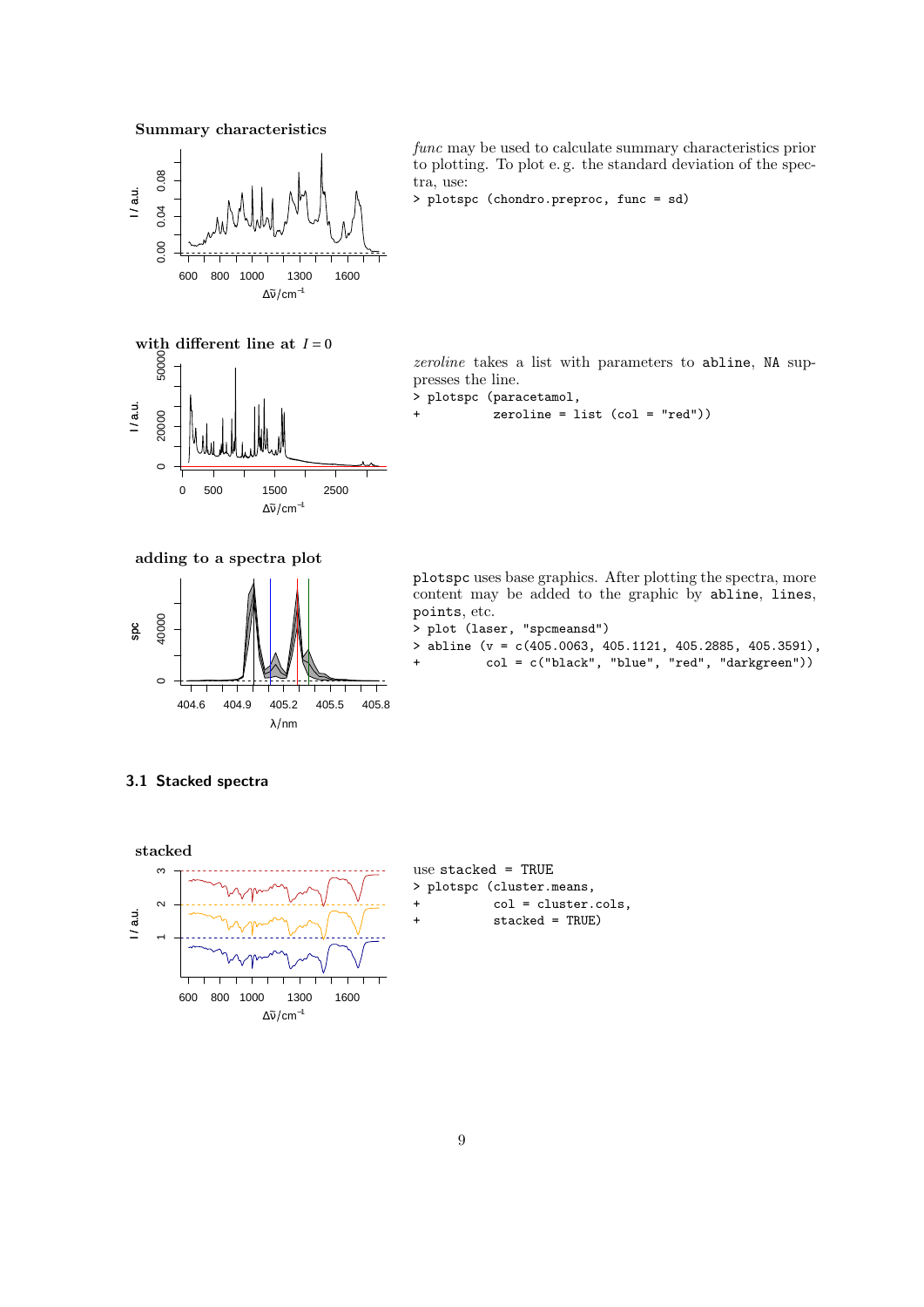Stacking groups of spectra



The spectra to be stacked can be grouped: stacked = factor. Alternatively, the name of the grouping extra data column can be used: > plot (cluster.meansd,

```
+ stacked = ".aggregate",
+ fill = ".aggregate",
       col = cluster.cols)
```
#### Manually giving yoffset



Stacking values can also be given manually as numeric values in yoffset:

```
> plotspc (cluster.meansd,
```

```
yoffset = rep (0:2, each = 3),col = rep (cluster.cols, each = 3))
```
Dense stacking



```
To obtain a denser stacking:
> yoffsets <- apply (cluster.means [[]], 2, diff)
> yoffsets <- - apply (yoffsets, 1, min)
> plot (cluster.means, yoffset = c (0, cumsum (yoffsets)),
        col = cluster.cols)
```
Elaborate example



```
> yoffset <- apply (chondro.preproc, 2, quantile, c(0.05, 0.95))
> yoffset <- range (yoffset)<br>> plot(chondro preproc[1]
 plot(chondro.preproc[1],
       plot.args = list (ylim = c (0, 2) * yoffset),
       lines.args = list('type = "n")> yoffset \leftarrow (0:1) * diff (yoffset)
> for (i in 1 : 3){
+ plot(chondro.preproc, "spcprctl5", yoffset = yoffset [i],
+ col = "gray", add = TRUE)
+ plot (chondro.preproc [i], yoffset = yoffset [i],
+ col = matlab.dark.palette (3) [i], add = TRUE,
+ lines.args = list (lwd = 2))
+ }
```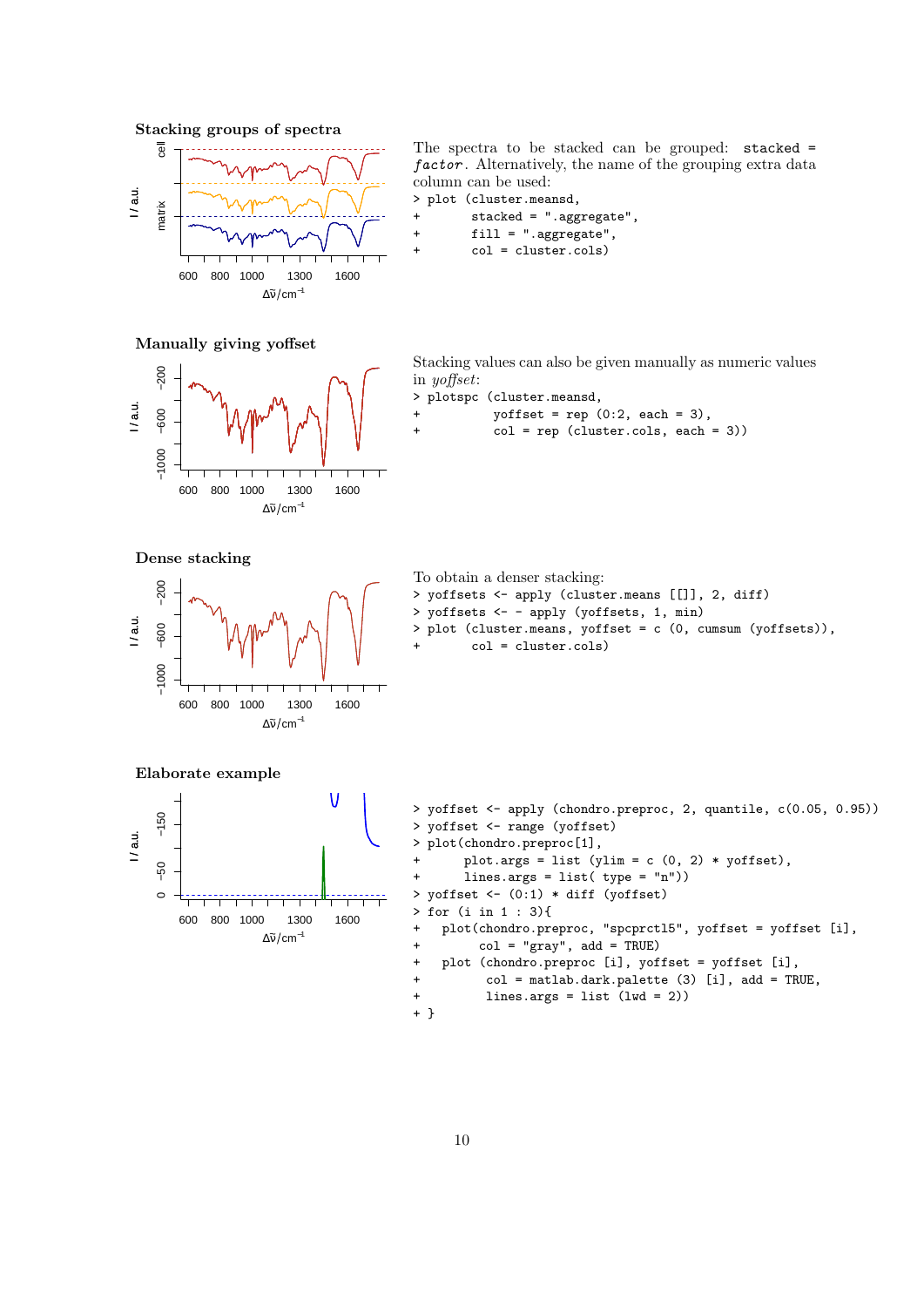plotspc allows fine grained customization of almost all aspects of the plot. This is possible by giving arguments to the functions that actually perform the plotting plot for setting up the plot area, lines for the plotting of the lines, axis for the axes, etc. The arguments for these functions should be given in lists as plot.args, lines.args, axis.args, etc.

# <span id="page-10-0"></span>4 Calibration Plots, (Depth) Profiles, and Time Series Plots

# <span id="page-10-1"></span>4.1 Calibration plots

plotc





Plotting the Intensities of one wavelength over the concentration for univariate calibration: > plotc (flu [,, 450])

The default is to use the first intensity only.

Summary Intensities over concentration



A function to compute a summary of the intensities before drawing can be used:

> plotc (flu, func = range, groups = .wavelength) If func returns more than one value, the different results are accessible by .wavelength.

Conditioning: plotting more traces separately



> plotc (flu [,, c (405, 445)], spc  $\tilde{c}$  c | .wavelength,  $cex = .3$ , scales = list (alternating =  $c(1, 1))$ )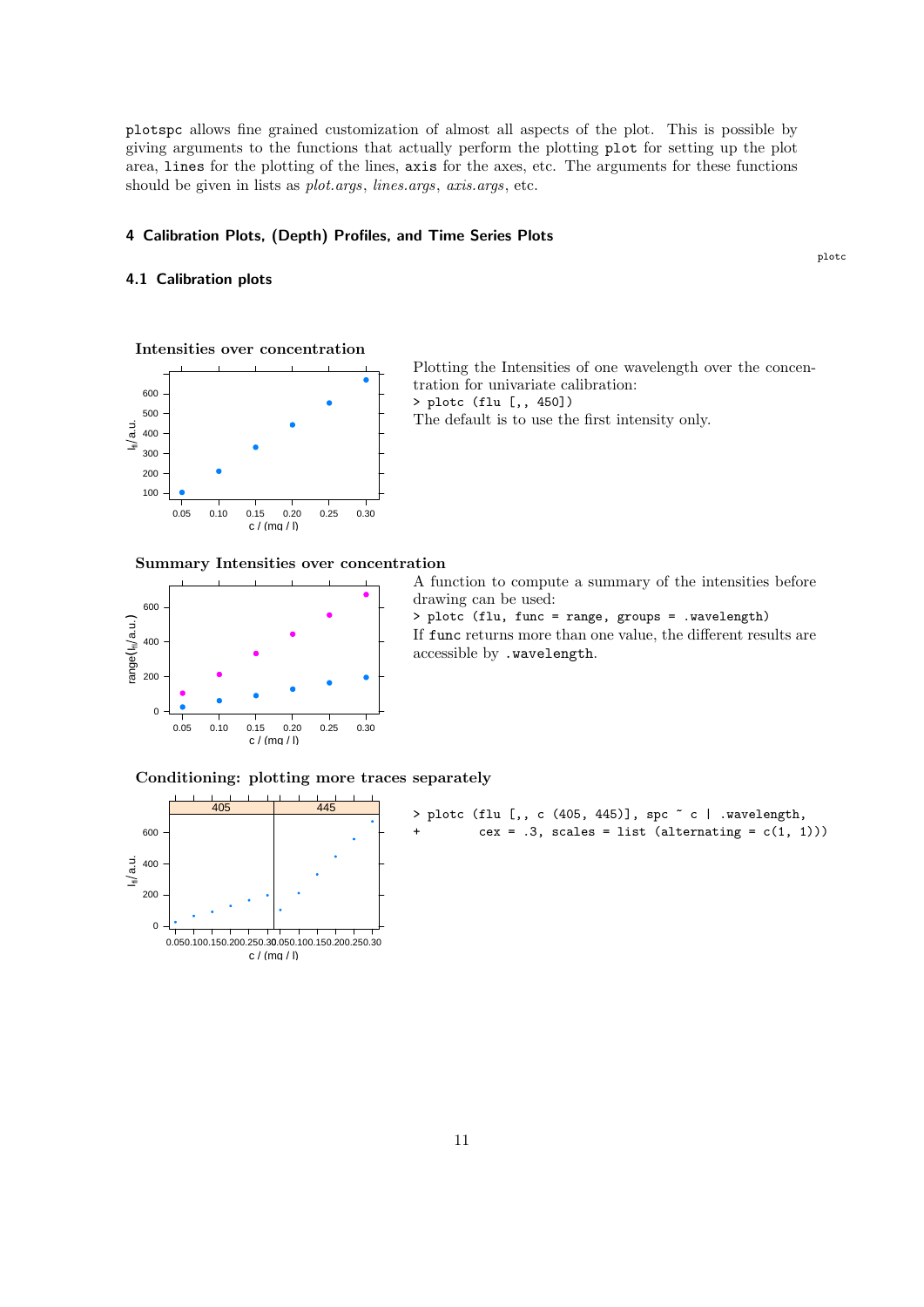





#### Changing Axis Labels (and other parameters)



```
Arguments for xyplot can be given to plotc:
> plotc (flu [,, 450],
        ylab = expression (I ["450 nm"] / a.u.),
+ xlim = range (0, flu$c + .01),
+ ylim = range (0, flu$spc + 10),
        pch = 4)
```
Adding things to the plot: customized panel function



<span id="page-11-0"></span>4.2 Time series and other Plots of the Type Intensity-over-Something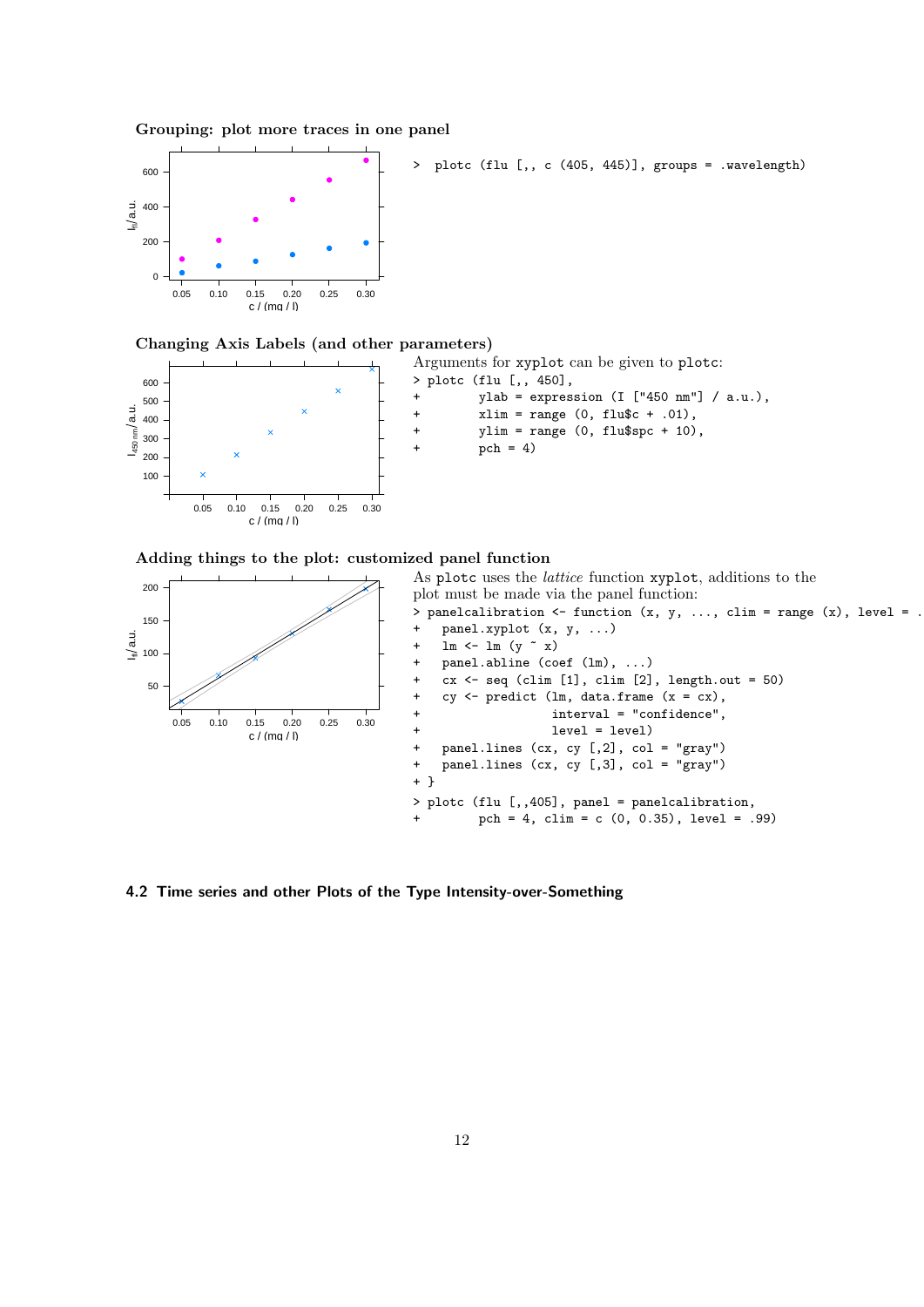

# <span id="page-12-0"></span>5 Levelplot

hyperSpec's levelplot can use two special column names:

.wavelength for the wavelengths

.row for the row index (i. e. spectrum number) in the data

Besides that, it behaves exactly like levelplot. Particularly, the data is given as the second argument:



# <span id="page-12-1"></span>6 Spectra Matrix

It is often useful to plot the spectra against an additional coordinate, e. g. the time for time series, the depth for depth profiles, etc.

This can be done by plot (object, "mat"). The actual plotting is done by image, but levelplot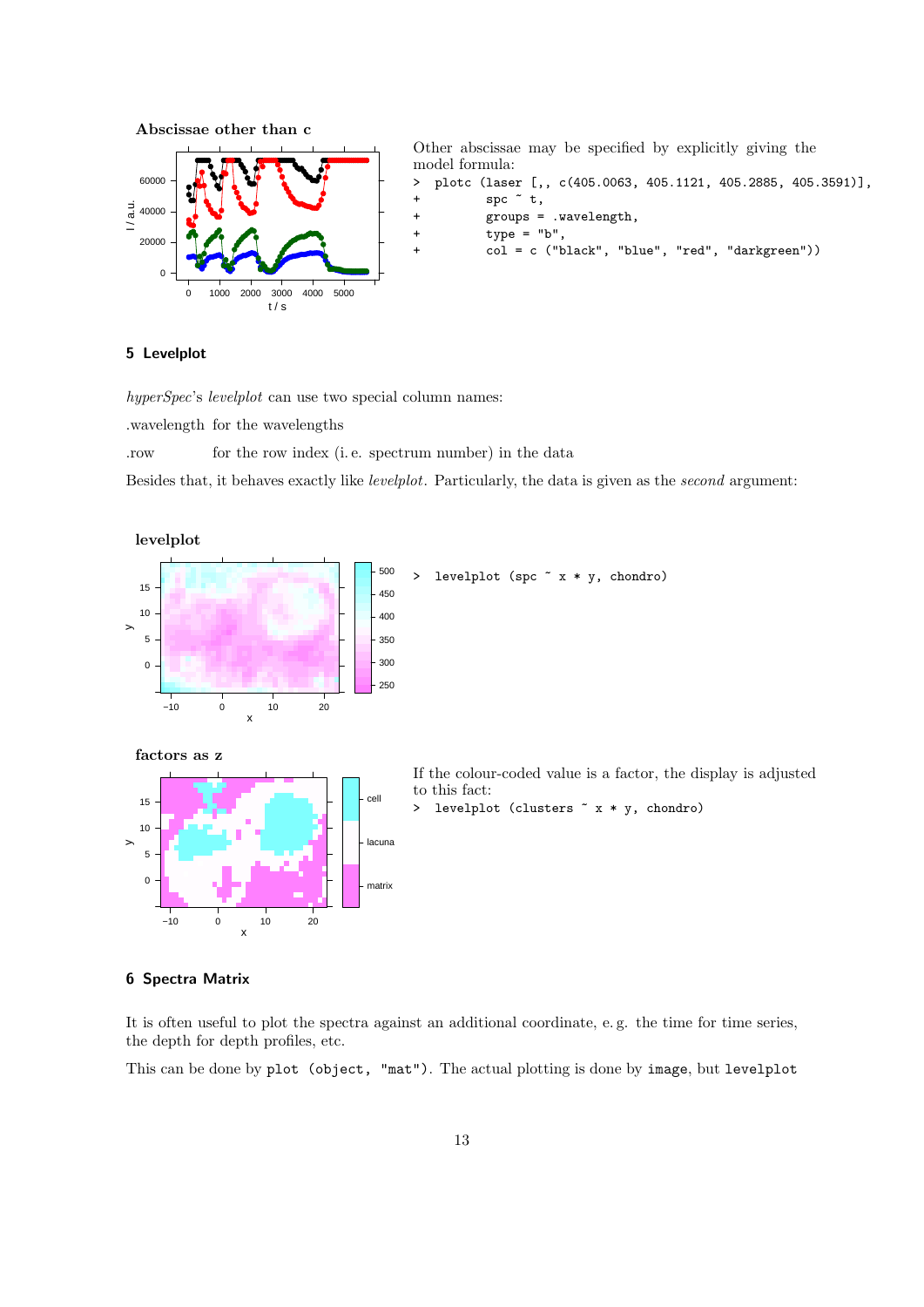can produce spectra matrix plots as well and these plots can be grouped or conditioned.



```
> plot (laser, "mat", col = heat.colors (20))
is the same as
```
> plotmat (laser, col = heat.colors (20))

#### different y axis



Using a different extra data column for the y axis: > plotmat (laser, y = "t") alternatively, y values and axis label can be given separately.

> plotmat (laser, y = laser\$t, ylab = labels (laser, "t"))

contour lines



Contour lines may be added:

- > plotmat (flu, col = matlab.dark.palette (20))
- > plotmat (flu, col = "white",
- $\text{contour} = \text{TRUE}, \text{ add} = \text{TRUE}$

colour-coded points: levelplot with special panel function

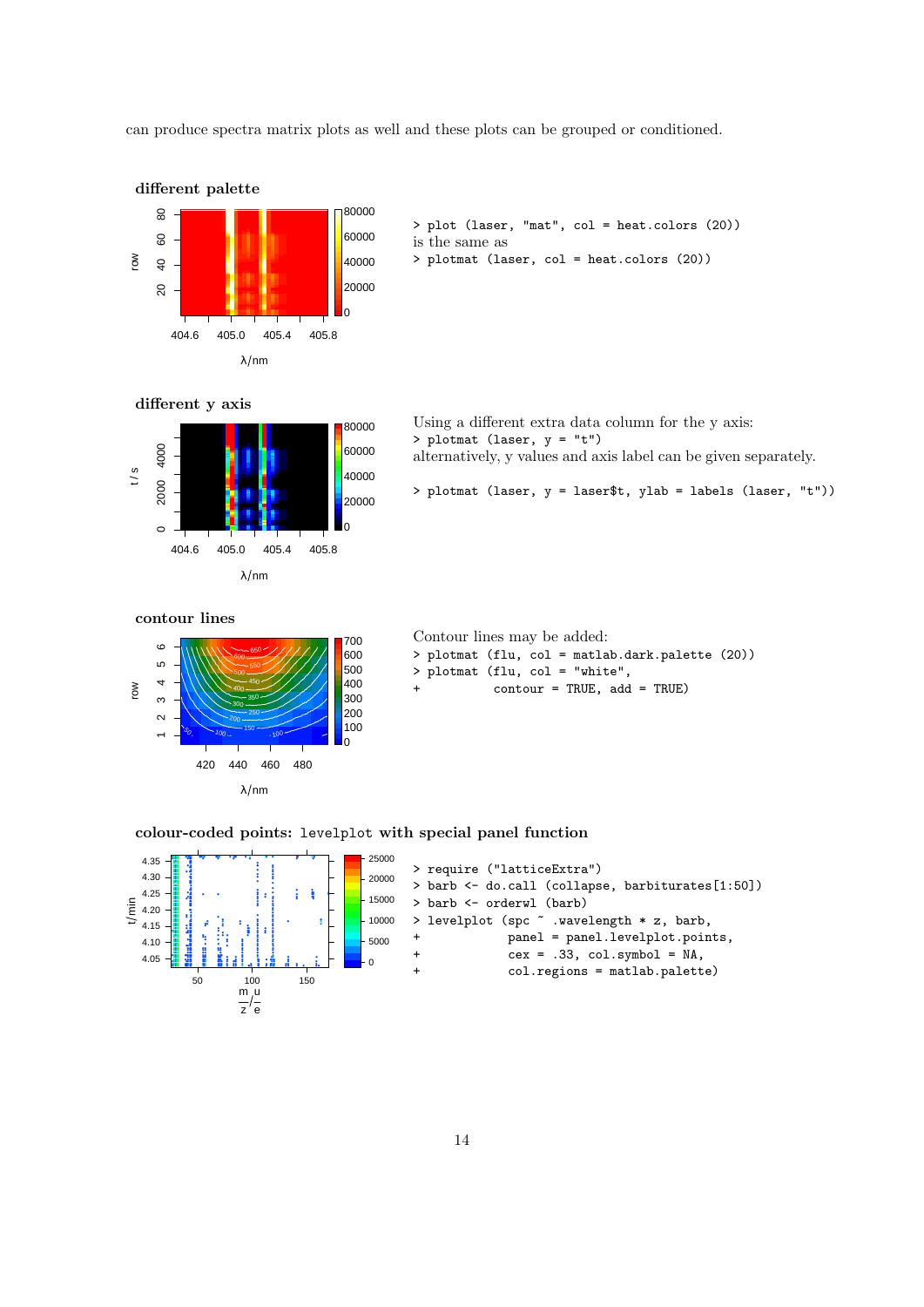# <span id="page-14-0"></span>7 False-Colour Maps: plotmap

plotmap is a specialized version of levelplot. The spectral intensities may be summarized by a function before plotting (default: mean). The same scale is used for x and y axes (aspect = "iso").

# plotting map



# plotting maps with other than x and y



specify the colour-coded variable, abscissa and ordinate as formula: colour.coded ~ abscissa \* ordinate > plotmap (chondro, spc  $\tilde{y}$   $*$  x)

# colour-coded factors



> plotmap (chondro, clusters ~ x \* y) If the colour-coded variable is a factor, each level gets its own colour, and the legend is labeled accordingly.

#### different palette



| To plot with a different palette, use trellis.args = list |
|-----------------------------------------------------------|
| $(col. regions = palette).$                               |
| > print (plotmap (chondro, clusters $x * y$ ,             |
| $col.$ regions = $cluster.cols)$ )                        |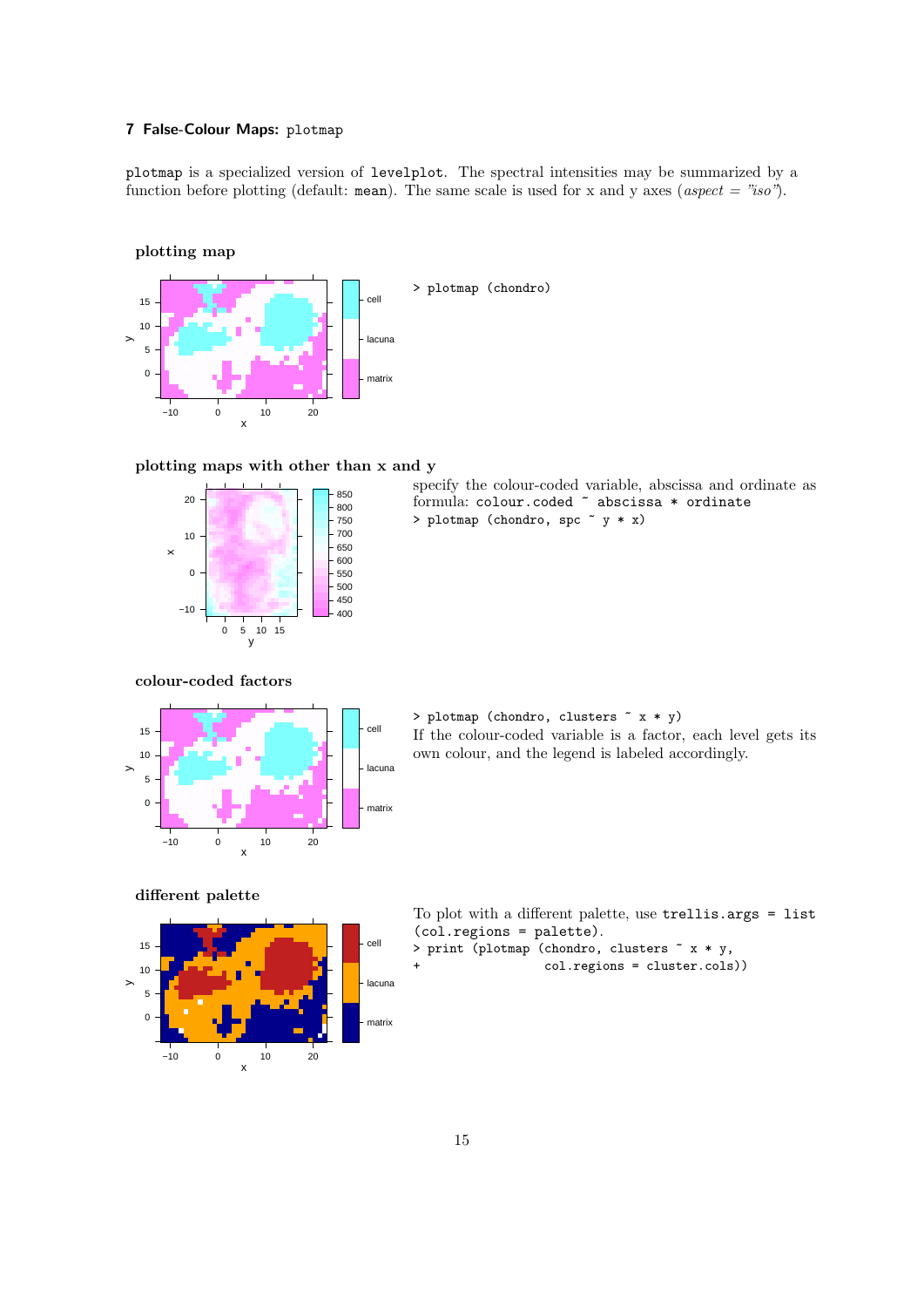defined wavelengths



To plot a map of the average intensity at particular wavelengths use extraction:

- > plotmap (chondro.preproc [, , c(728, 782, 1098,
	- + 1240, 1482, 1577)], + col.regions = matlab.palette)
- 
- 

# Conditioning



Conditioning on .wavelength



|           | > plotmap (chondro,                                               |
|-----------|-------------------------------------------------------------------|
| $\ddot{}$ | spc $\tilde{y}$ $\tilde{y}$ $\tilde{x}$ $\tilde{z}$ $\tilde{z}$ , |
| $\div$    | $col. regions = \text{math}.\text{palette}(20)$                   |

plotmap automatically applies the function in func before plotting. This defaults to the mean. In order to suppress this, use func = NULL. This allows conditioning on the wavelengths.

To plot e. g. the first two score maps of a principal component analysis:

```
> pca <- prcomp (~ spc, data = chondro.preproc$.)
> scores <- decomposition (chondro, pca$x,
+ label.wavelength = "PC",
+ label.spc = "score / a.u.")
> plotmap (scores [,,1:2],
+ spc ~ y * x | as.factor(.wavelength),
+ func = NULL,
+ col.regions = matlab.palette(20))
```
# Conditioning on .wavelength II



| Alternatively, use levelplot directly:                          |  |  |  |  |  |  |  |
|-----------------------------------------------------------------|--|--|--|--|--|--|--|
| > levelplot (spc $\tilde{y}$ $\ast$ x   as.factor(.wavelength), |  |  |  |  |  |  |  |
| scores $[.,1:2]$ ,                                              |  |  |  |  |  |  |  |

- + aspect = "iso",
- + col.regions = matlab.palette(20))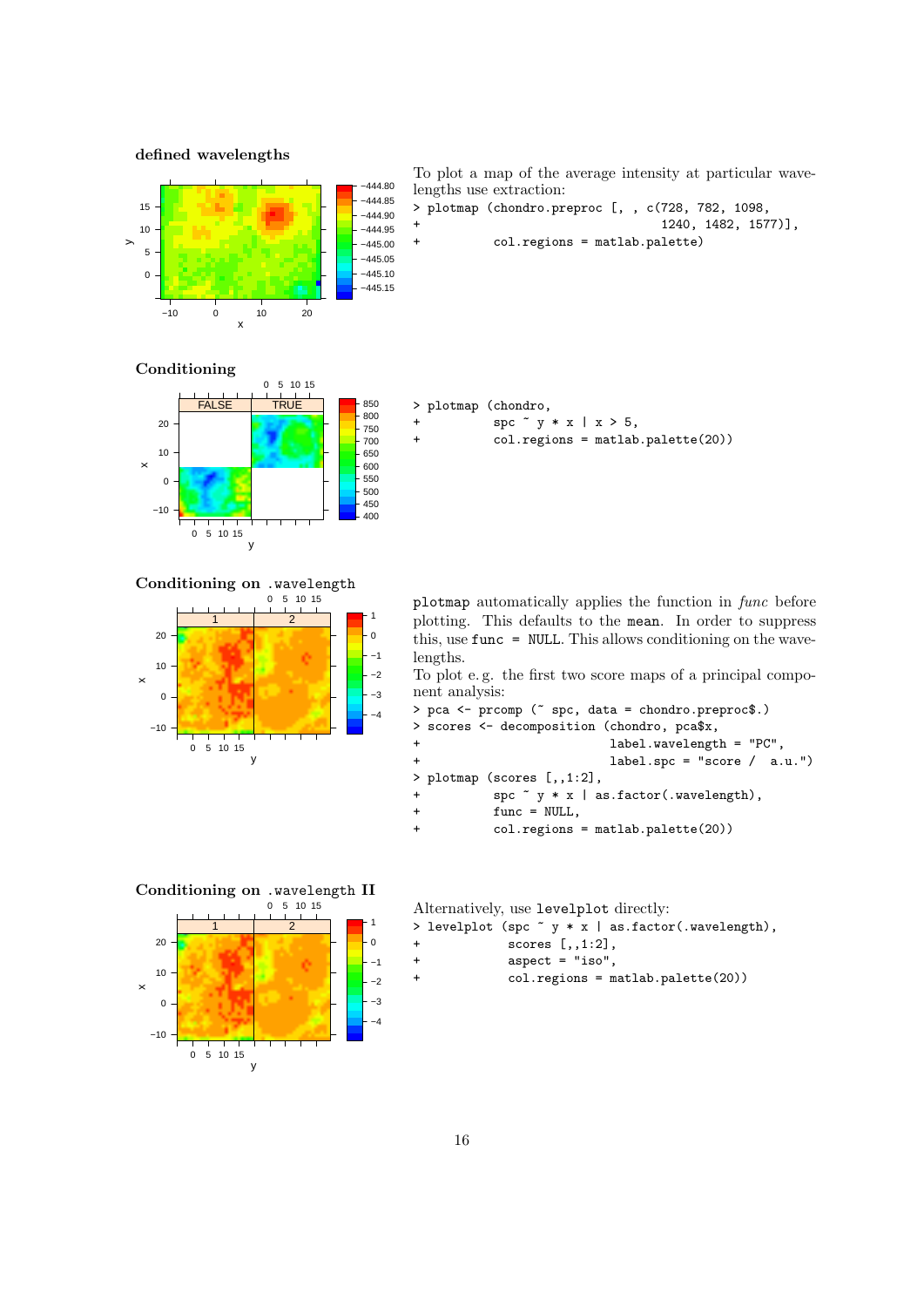Voronoi plot



> plotvoronoi (sample (chondro, 300), clusters ~ x \* y,  $col.$ regions = matlab.palette $(20)$ ) Voronoi uses panel.voronoi from latticeExtra[\[2\]](#page-20-4). The tesse-

lation is calculated by default using  $delta[i]$ , but  $tripack[4]$  $tripack[4]$ can also be used. tripack seems to faster in general, but may "hang" with certain data sets (particularly regular grids with missing spectra as in this example). Furthermore, it is not FOSS (free and open source software), so users are kindly asked to review tripack's license before using it.



If the spectra come from a rectangular grid, missing positions can be marked with this panel function:



850

#### Unevenly spaced measurement grid

The panel function used by plotmap defaults to panel.levelplot.raster which assumes an evenly spaced measurement grid. Even if the spectra are measured on a nominally evenly spaced grid, the actual stage position may be slightly varying due to positioning inaccuracy and some manufacturers (e. g. Kaiser) record the position reported by the stage rather than the position requested by the stage control.



This leads to weird looking output with holes, and possibly wrong columns:

> plotmap (uneven)

The symptom of this situation are warnings about values in x and/or y not being equispaced; and that the output therefore may be wrong.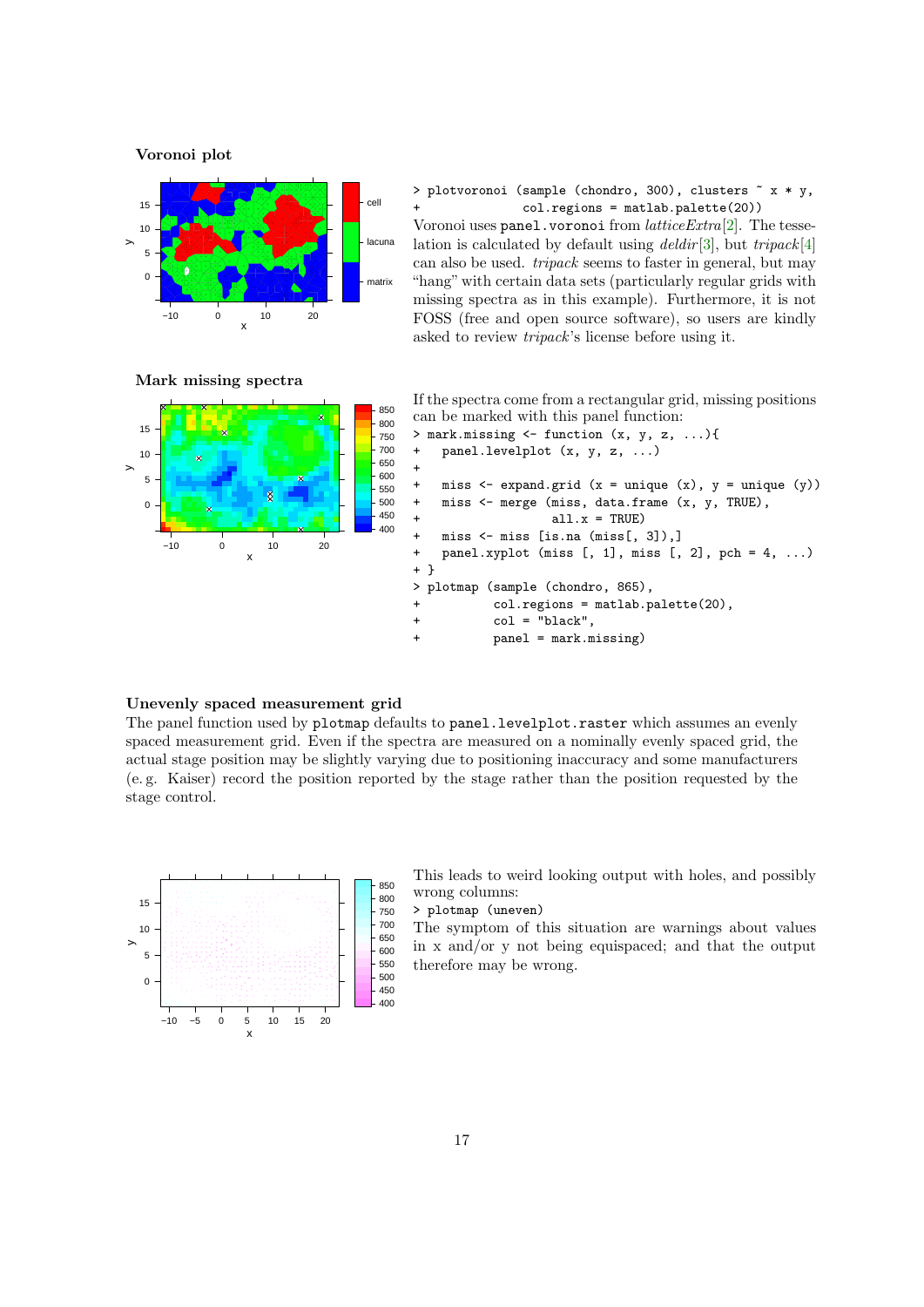

<span id="page-17-0"></span>8 3D plots (with rgl)



```
[5] offers fast 3d plotting in R. As rgl's axis annotations
are sometimes awkward, they may better be set manually:
> laser <- laser [,,404.8 ~ 405.6] / 10000
> laser$t <- laser$t / 3600
> cols <- rep (matlab.palette (nrow (laser)), nwl (laser))
> surface3d (y = wl (laser), x = laser$t,
+ z = laser$spc, col = cols)
> aspect3d (c (1, 1, 0.25))
> axes3d (c ('x+-', 'y--', 'z--'))
> axes3d ('y--', nticks = 25, labels= FALSE)
> mtext3d ("t / h", 'x+-', line = 2.5)
> mtext3d ("lambda / nm", 'y--', line = 2.5)
> mtext3d ("I / a.u.", edge = 'z--', line = 2.5)
```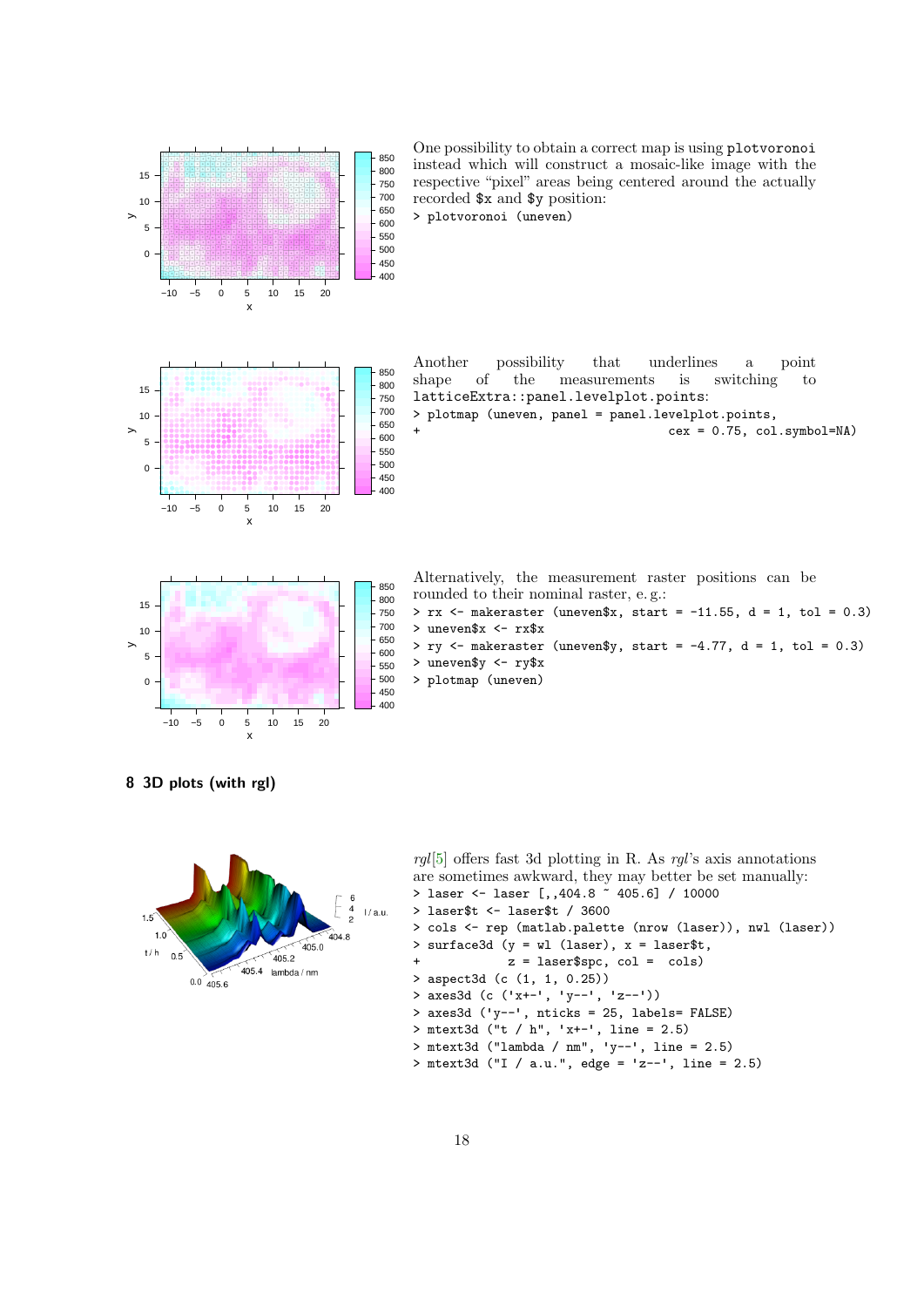# <span id="page-18-0"></span>9 Using ggplot2 with hyperSpec objects

hyperSpec objects do not yet directly support plotting with ggplot2 [\[6\]](#page-20-8). Nevertheless, ggplot2 graphics can easily be obtained, and  $qplot*$  equivalents to plotspc and plotmap are defined:





> qplotspc (flu) + aes (colour = c)





#### > qplotmap (chondro) + scale\_fill\_gradientn ("spc", colours = matlab.palette ())

The two special columns .wavelength and .rownames contain the wavelength axis and allow to distinguish the spectra.

For more general plotting, as.long.df transforms a hyperSpec object into a long-form data.frame that is suitable for  $qplot$ , while  $as.t.df$  produces a *data.frame* where each spectrum is one column, and an additional first column gives the wavelength (see "plotting mean  $\pm$  sd" below for an example). Long data.frames can be very memory consuming as they are of size  $nrow \cdot nwl \times (ncol + 2)$  with respect to the dimensions of the *hyperSpec* object. Thus, e.g. the chondro data set (2 MB) as hyperSpec object) needs 24 MB as long-format data.frame. It is therefore highly recommended to calculate the particular data to be plotted beforehand.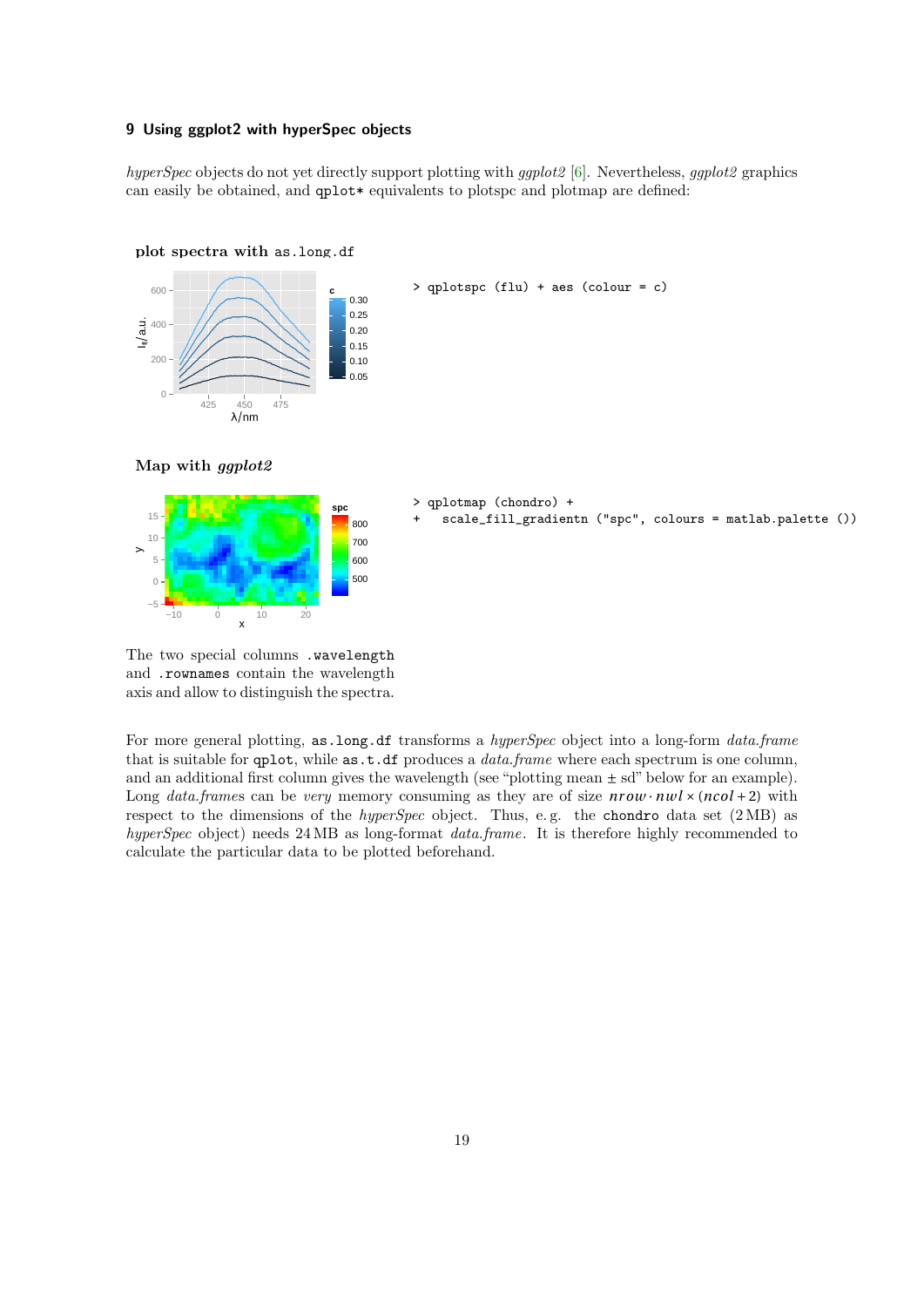#### Mean  $\pm$  standard deviation with *gaplot2*



> qplotspc (mean (chondro)) + + geom\_ribbon (aes (ymin = mean + sd,  $ymax = mean - sd,$  $y = 0$ , group = NA),  $+$  alpha =  $0.25$ ,  $data = as.t.df (mean_s d (chondro)))$ 

Note that qpotspc specifies aesthetics  $y =$  spc and groups = .rownames, which do not have corresponding columns in the data.frame returned by as.t.df. These aesthetics must therefore be set manually in the aesthetics definition in geom\_ribbon (or any other geom\_ that uses as.t.df). Otherwise, errors occur that object spc (and/or .rownames) cannot be found.





Cut axes can be implemented by faceting:

> qplotspc (paracetamol / 1e4,

- $wl.random = c(min ~ 1800, 2800 ~ max) +$
- + scale\_x\_continuous (breaks = seq (0, 3200, 400))

#### <span id="page-19-0"></span>10 Troubleshooting

#### <span id="page-19-1"></span>10.1 No output is produced

plotmap, plotvoronoi, levelplot, and plotc use lattice functions. Therefore, in loops, functions, Sweave chunks, etc. the lattice object needs to be printed explicitly by print (plotmap (object)) [\(R FAQ: Why do lattice/trellis graphics not work?\)](http://cran.r-project.org/doc/FAQ/R-FAQ.html#Why-do-lattice_002ftrellis-graphics-not-work_003f). The same holds for ggplot2 graphics.

For suggestions how the lattice functions can be redefined so that the result is printed without external print command, see the file vignettes.defs.

#### <span id="page-19-2"></span>11 Interactive Graphics

hyperSpec offers basic interaction,  $\texttt{spc.identity}$  for spectra plots, and  $\texttt{map.identity}$  and  $\texttt{map.sel.poly}$ for maps. The first two identify points in spectra plots and map plots, respectively. map.sel.poly selects the part of a hyperSpec object that lies inside the user defined polygon.

#### <span id="page-19-3"></span>11.1 spc.identify: finding out wavelength, intensity and spectrum

spc.identify allows to measure points in graphics produced by plotspc. It works correctly with reversed and cut wavelength axes.

 $>$  spc.identify (plotspc (paracetamol, wl.range = c (600  $\degree$  1800, 2800  $\degree$  3200), xoffset = 800))

The result is a data.frame with the indices of the spectra, the wavelength, and its intensity.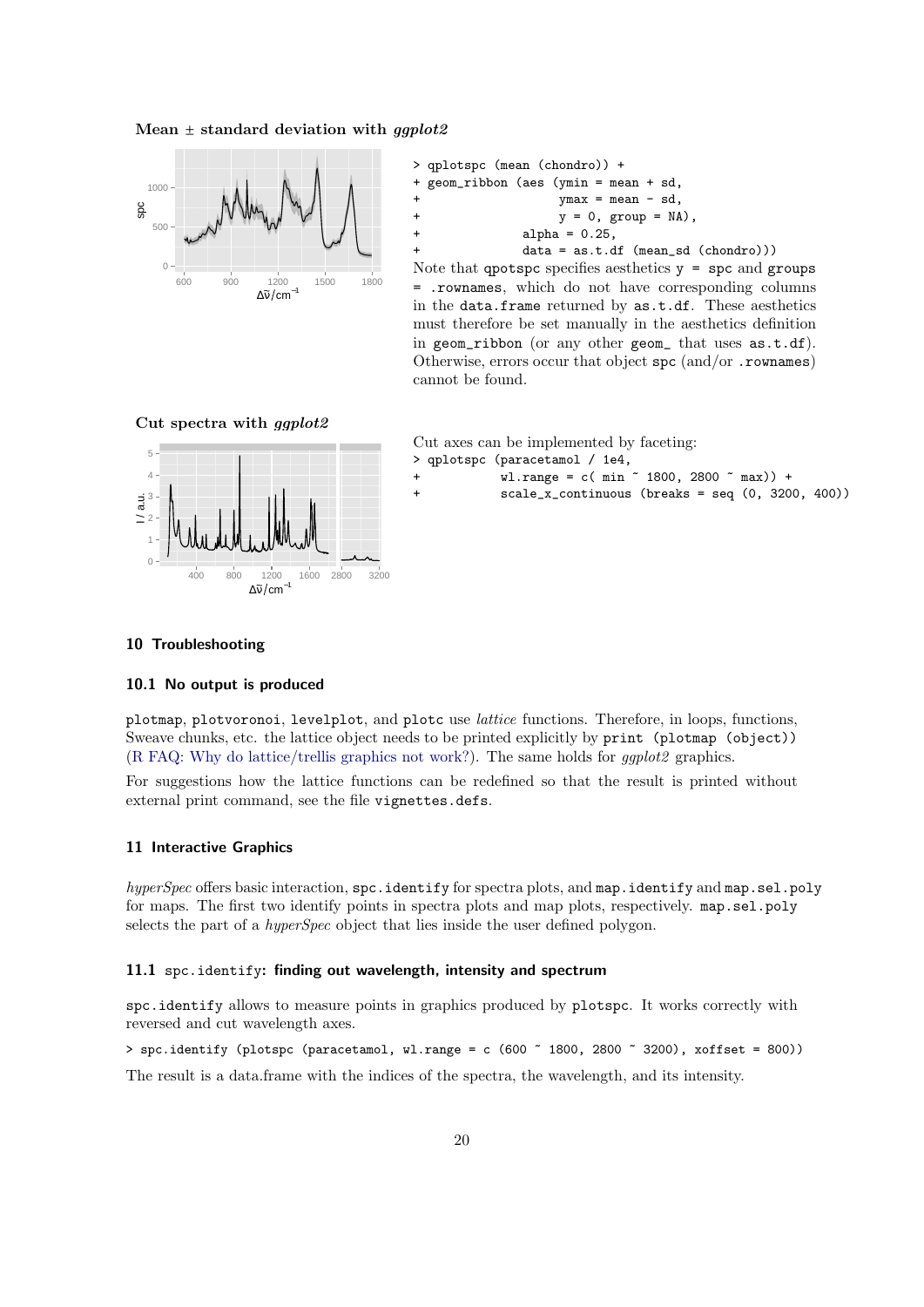#### <span id="page-20-0"></span>11.2 map.identify: finding a spectrum in a map plot

map.identify returns the spectra indices of the clicked points.

> map.identify (chondro)

# <span id="page-20-1"></span>11.3 map.sel.poly: selecting spectra inside a polygon in a map plot

map.sel.poly returns a logical indicating which spectra are inside the polygon drawn by the user: > map.sel.poly (chondro)

# <span id="page-20-2"></span>11.4 Related functions provided by base graphics and lattice

For base graphics (as produced by plotspc), locator may be useful as well. It returns the clicked coordinates. Note that these are not transformed according to xoffset & Co.

For lattice graphics, grid.locator may be used instead. If it is not called in the panel function, a preceding call to trellis.focus is needed:

```
> plot (laser, "mat")
> trellis.focus ()
> grid.locator ()
```
identify (or panel.identify for lattice graphics) allows to identify points of the plot directly. Note that the returned indices correspond to the plotted object.

# **References**

- <span id="page-20-3"></span>[1] Lemon J. Plotrix: a package in the red light district of r. R-News, 6(4):8–12, 2006.
- <span id="page-20-4"></span>[2] Deepayan Sarkar and Felix Andrews. latticeExtra: Extra Graphical Utilities Based on Lattice, 2013. URL <http://CRAN.R-project.org/package=latticeExtra>. R package version 0.6-26.
- <span id="page-20-5"></span>[3] Rolf Turner. deldir: Delaunay Triangulation and Dirichlet (Voronoi) Tessellation., 2014. URL <http://CRAN.R-project.org/package=deldir>. R package version 0.1-7.
- <span id="page-20-6"></span>[4] Fortran code by R. J. Renka. R functions by Albrecht Gebhardt. With contributions from Stephen Eglen <stephen@anc.ed.ac.uk>, Sergei Zuyev, and Denis White. tripack: Triangulation of irregularly spaced data, 2013. URL <http://CRAN.R-project.org/package=tripack>. R package version 1.3-6.
- <span id="page-20-7"></span>[5] Daniel Adler, Duncan Murdoch, and others. rgl: 3D visualization device system (OpenGL), 2014. URL <http://CRAN.R-project.org/package=rgl>. R package version 0.95.1201.
- <span id="page-20-8"></span>[6] Hadley Wickham. ggplot2: elegant graphics for data analysis. Springer New York, 2009. ISBN 978-0-387-98140-6. URL <http://had.co.nz/ggplot2/book>.

#### Session Info

 $\overline{1}$ 

|                                         | <b>L.L.</b>                                   |  |  |  |  |  |
|-----------------------------------------|-----------------------------------------------|--|--|--|--|--|
| sysname                                 | "Linux"                                       |  |  |  |  |  |
| $\verb release $<br>"3.13.0-46-generic" |                                               |  |  |  |  |  |
| version                                 | "#76-Ubuntu SMP Thu Feb 26 18:52:13 UTC 2015" |  |  |  |  |  |
| nodename                                | " $cb-t61p"$                                  |  |  |  |  |  |
| machine                                 | "x86 64"                                      |  |  |  |  |  |
| login                                   | "unknown"                                     |  |  |  |  |  |
| user                                    | "ch"                                          |  |  |  |  |  |
| effective user "cb"                     |                                               |  |  |  |  |  |
|                                         |                                               |  |  |  |  |  |